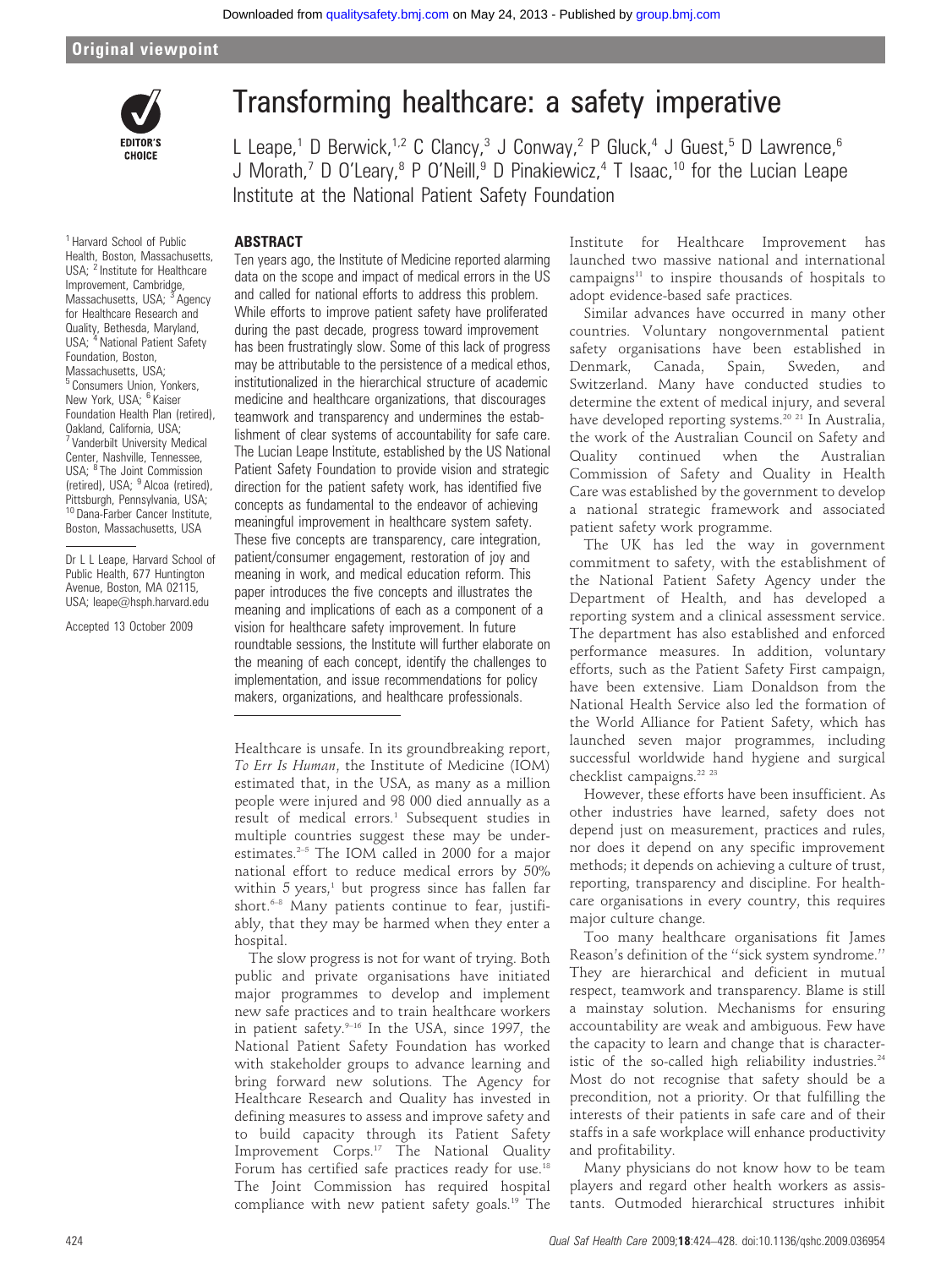collaboration and learning. Nurses are trapped in rigid organisational structures in which they often spend more time tending to their records than to their patients. Often, their work environment does not permit them to realise their full potential and is unsafe because of system vulnerabilities and leadership inattention. Too many practitioners—doctors, nurses, pharmacists, therapists, technicians—function in ''silos,'' focusing on their own performance and communicating with others in fragmented and inefficient ways that inhibit teamwork. Patients are seldom included in organisational planning or in the analysis of adverse events that have harmed them.<sup>25</sup><sup>2</sup>

# WHAT NEEDS TO BE DONE?

The Lucian Leape Institute was established by the National Patient Safety Foundation to provide strategic guidance for achieving safe healthcare. Like the vast majority of safety experts, we believe that healthcare entities must become ''highreliability organisations'' that hold themselves accountable to consistently offer safe, effective, patient-centred care.<sup>24</sup> This will require all parties—hospitals and their boards, doctors, nurses, pharmacists, administrators, regulators, government officials, payers, professional societies, and patients—to move beyond the IOM recommendations for changes in systems and to radically change the ways in which they think about care and how it is provided. Healthcare needs not just to be improved but to be transformed.

#### A VISION FOR TRANSFORMATION

We envision a culture that is open, transparent, supportive and committed to learning; where doctors, nurses and all health workers treat each other and their patients competently and with respect; where the patient's interest is always paramount; and where patients and families are fully engaged in their care. We envision a culture centred on teamwork, grounded in mission and purpose, in which organisational managers and boards hold themselves accountable for safety and learning to improve. In a learning organisation, every voice is heard and every worker is empowered to prevent system breakdowns and correct them when they occur. The culture we envision aspires to, strives for, and achieves unprecedented levels of safety, effectiveness, and satisfaction in healthcare.

How do we get there? We believe that to become safe, effective, high reliability organisations, healthcare organisations must implement five major transforming concepts. Although many other ideas and actions are needed to bring about the changes needed in our complex system, we believe these are the essential core: if an organisation achieves them all, it will be well on the way to becoming a high reliability organisation. If not, it is unlikely to succeed.

The five transforming concepts are as follows: (1) transparency must be a practiced value in everything we do; (2) care must be delivered by multidisciplinary teams working in integrated care platforms; (3) patients must become full partners in all aspects of healthcare; (4) healthcare workers

# A vision for healthcare

We envision a culture that is open, transparent, supportive and committed to learning; where doctors, nurses and all health workers treat each other and their patients competently and with respect; where the patient's interest is always paramount; and where patients and families are fully engaged in their care.

need to find joy and meaning in their work; and (5) medical education must be redesigned to prepare new physicians to function in this new environment.

Each of these concepts calls for moving thinking beyond current boundaries and each implies profound behavioural changes. We will develop these ideas further in stakeholder roundtables for each concept that will define the challenges in detail and make specific recommendations to policy makers, organisations and healthcare professionals.

## **TRANSPARENCY**

Transparency—the free, uninhibited sharing of information—is probably the most important single attribute of a culture of safety. In complex, tightly coupled systems like healthcare, transparency is a precondition to safety. Its absence inhibits learning from mistakes, distorts collegiality and erodes patient trust.

Healthcare leaders have been far too timid about becoming truly transparent. We urge giant steps—now. Healthcare organisations must become transparent in all dimensions: among caregivers, between caregivers and patients, between organisations, and with the public.

First, caregivers need to share information openly about hazards, errors and adverse events. People cannot improve systems if they cannot talk about what they are experiencing. Individuals must be able to report errors without fear of punishment or embarrassment. They must be convinced that the response will be, not, ''Who failed?'' but, rather, ''What happened?''

Second, caregivers need to be open with patients when things go wrong. Unfortunately, many risk managers still coach clinicians to limit what they reveal, blaming the malpractice dragon, despite examples, such as the University of Michigan Hospital, that have adopted ''extreme honesty'' and seen substantial decreases in the number of suits and costs.<sup>27</sup> We should emulate their bold example: promptly acknowledge when things go wrong, explain the causes as they are understood and apologise when patient harm comes from failures in care. Hospital leaders must fully support caregivers as they strive to be more transparent.

This form of transparency is not just a technical imperative, it is a moral imperative. We have neither a legal nor a moral right to withhold from patients information on harm done to them, even if that harm is accidental.

Third, just as individual clinicians should exchange information on injuries and hazards, so should organisations. In the aviation industry, if a hydraulic device proves faulty in Dallas, the sun will not set before mechanics know about it in Denver and Dubai. However, in healthcare, organisations hesitate to exchange lessons openly for many of the same reasons that individual staff do. To make this sharing worthwhile, healthcare organisations also need to invest heavily in the analysis of those reports by experienced professionals.

# Five transforming concepts

- $\blacktriangleright$  Transparency
- $\blacktriangleright$  Integrated care platform
- **EX Consumer engagement**
- $\triangleright$  Joy and meaning in work
- Medical education reform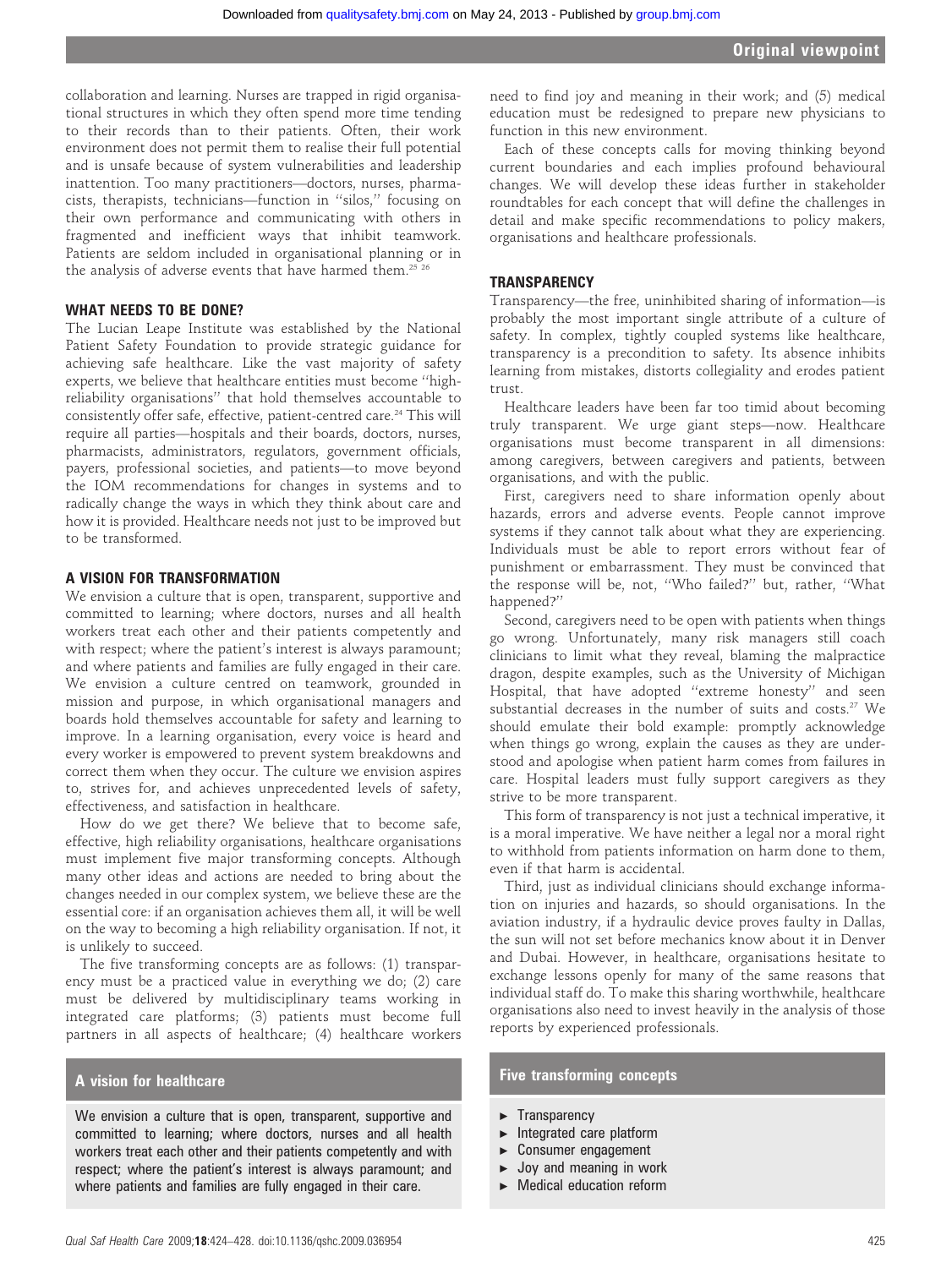# Original viewpoint

The fourth meaning of ''transparency'' is the one that most laypeople, purchasers and regulators use: public reporting about harmful incidents. Many organisations have championed public reporting on harm, and some states are now requiring it for socalled never events.

So far, healthcare has addressed transparency mainly in the form of incident-reporting systems—our fourth definition. A more robust approach will serve us better: extreme transparency of all four types: among staff, between caregivers and patients, among institutions, and in open and clear reports to the public at large.

#### INTEGRATED CARE PLATFORMS

The integrated care platform is an organisational structure within a healthcare system that enhances quality and patient safety by bringing together across all venues—inpatient, outpatient and residential—the care and the support systems required to provide evidence-based, appropriate and responsive care to patients according to their needs (such as various chronic diseases).<sup>28</sup>

The purpose of the platform is to maximise efficiency, safety, quality and reliability to produce consistently superior outcomes at the lowest cost. It fosters the multidisciplinary solutions that are essential for safe management of complex clinical conditions. Distinct platforms are designed for conditions that share common work and support requirements, such as chronic disease care, complex acute care, palliative and endof-life care.

Every care platform must have the following characteristics:

- $\blacktriangleright$  Patient centredness: personnel, facilities and services are organised to meet all patients' needs efficiently and responsively; to be available when and where needed, 24/ 7; and to include the patient and family as partners in care.
- $\triangleright$  Work assignment: work is assigned to the individuals who are responsible for its completion. Assignments strive to maximise the performance capability of each individual while ensuring that work is done by the least expensive qualified caregiver or multidisciplinary team at the location most accessible to the patient. The physician participates when his/her special expertise is required and when patient expectations permit no alternative.
- $\triangleright$  Support: The support framework—people, systems and tools (eg, technologies, IT, telecommunications)—is defined by the work and patient participation design.
- Community linkage: Linkages to community advocacy, support, and education groups (especially health literacy) are incorporated into the design as appropriate (eg, for patients with chronic conditions).
- Variation management: Ensuring quality and efficiency requires determining whether variations in process are appropriate (ie, evidence-based). Exception analysis assesses whether variations result from (1) adaptations to a specific patient requirement, (2) evolution of new evidence (good), (3) lack of training in appropriate care or (4) poorly defined care pathways (bad).
- Transparency: Because care is designed and expected variation is defined, both the output and delivery process within a platform can be observed, measured and shared with all concerned, including patients.

Dividing healthcare needs into disease or condition groupings and designing an integrated care platform for each achieves the impact lacking in other integration approaches. It also places accountability at the appropriate level—the integrated system—rather than solely on the individual clinician.

#### CONSUMER ENGAGEMENT—''NOTHING ABOUT ME WITHOUT ME''

The engagement of consumers in care partnerships is essential to achieve quality and safety in healthcare.<sup>25</sup> Whether pursuing healthy living, as patients receiving care, or as purchasers (future patients), individuals and their families must play a central role. The guiding principle is ''If health is on the table, then the patient and family must be at the table, every table, now.''

In 2001, the IOM report "Crossing the Quality Chasm" included patient centredness as one of the six core aims for healthcare.29 Earlier, in 1997, the Salzburg Seminar suggested that efforts to improve care might take strikingly different shape if patients worked as full partners with caregivers to design and implement change. The patient experience should be "nothing about me, without me."30

The power of the involvement of patients and families is seen in their contributions to the safety system, in recognising and responding to literacy problems, in the improved management of acute and chronic diseases and in sharing experiences so that others can learn.<sup>31 32</sup>

Despite the evidence of the effectiveness of consumer engagement,<sup>33 34</sup> implementation to date has been modest. Actions are more often for than with the consumer. Many clinicians are reluctant to share knowledge and care plans with patients. Analysis of safety systems and adverse events has not usually involved patients, even in areas where they have a great deal to add, such as medication management and transitions in care. Consumer advocacy groups have not always been welcomed as participants in organisational and community policy-setting efforts.

We envisage patients as essential and respected partners in their own care and in the design and execution of all aspects of healthcare. In this new world of healthcare:

- $\triangleright$  Organisations publicly and consistently affirm the centrality of patient- and family-centred care. They seek out patients, listen to them, hear their stories, are open and honest with them, and take action with them.
- ▶ The family is respected as part of the care team—never visitors—in every area of the hospital, including the emergency department and the intensive care unit.
- Patients share fully in decision-making and are guided on how to self-manage, partner with their clinicians and develop their own care plans. They are spoken to in a way they can understand and are empowered to be in control of their care.

# JOY AND MEANING IN WORK

Caregivers cannot meet the challenge of making healthcare safe unless they feel valued and find joy and meaning in their work. The evidence abounds that in the USA, many do not. In a recent survey, 60% of physicians indicated they were considering leaving medical practice because they are discouraged<sup>35</sup>; a study of newly licensed registered nurses showed that 33% might seek another job within the year.<sup>36</sup>

Among physicians, reasons include loss of control, the malpractice liability threat and declining revenues.<sup>37</sup> Among nurses, lack of respect from both administrators and physicians ranks high, along with the increasing burden of regulation and record-keeping that separates them from patient care. For many, the transformation of healthcare from a public service to a business in the last quarter of the 20th century reduced complex, highly intimate care processes to transactional industrial production schemata, divorcing work from meaning.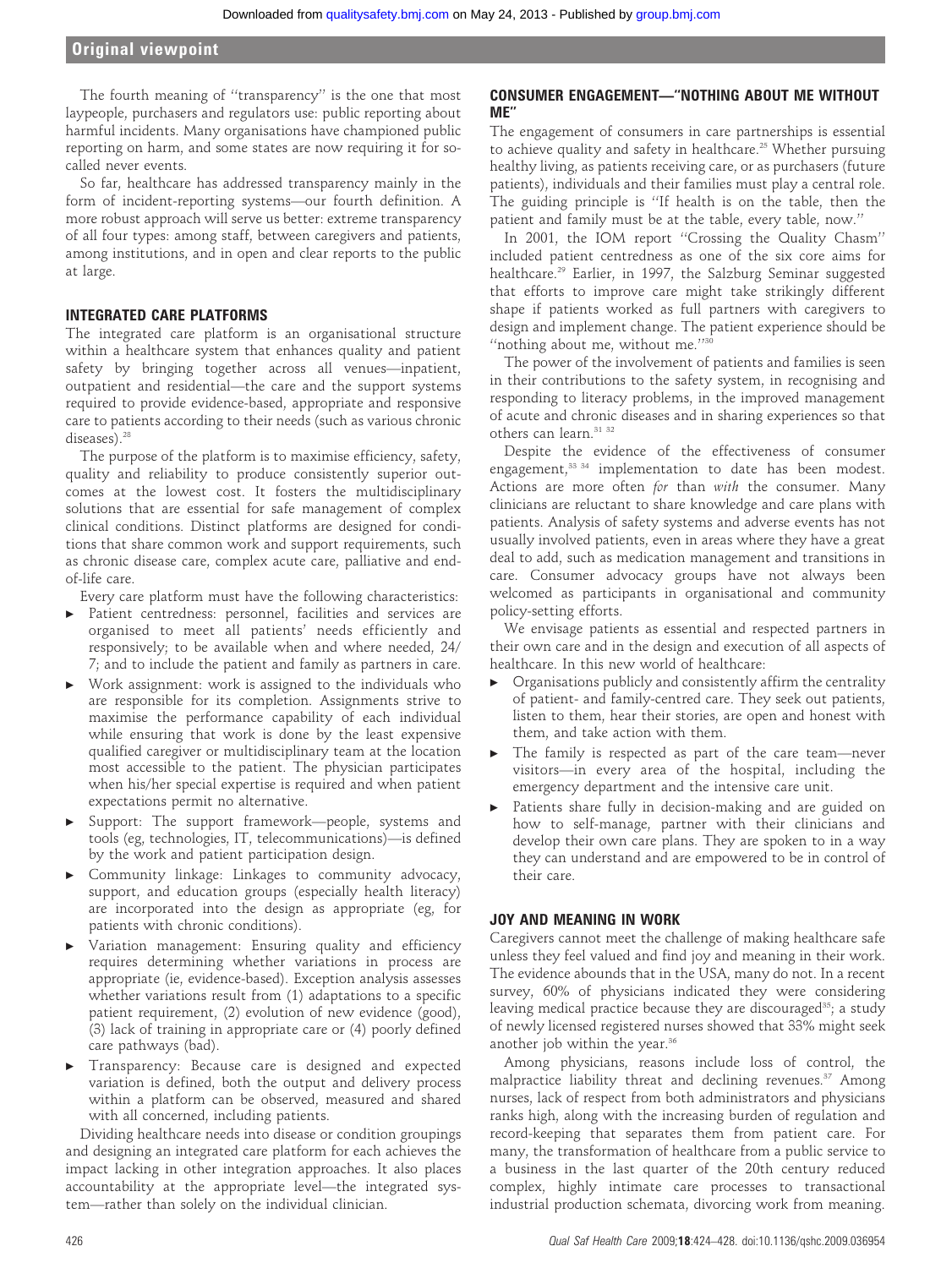Another cause of poor morale is tolerance of disrespectful and disruptive behaviour. Sixty-two per cent of nurses reported verbal abuse as the most frequently encountered injury at work.<sup>38</sup> A permissive environment exacerbates the risk-prone conditions in which people work, demoralises workers and leads to conflict.<sup>39 40</sup> Failure of leadership to address interpersonal communication issues depletes the energy of an organisation and raises doubt about the organisation's commitment to fairness.

Although addressing some of these issues requires major national policy changes, it is also a fact that some healthcare organisations have created environments where morale is high and workers do find joy and meaning in their work. This strongly suggests that the causes—and the remedies—are local. Creating an environment where every worker finds joy and meaning in work is a foundational leadership challenge for a healthcare organisation.

What needs to be done? Capturing the soul of an organisation, where joy and meaning resides, requires a true partnership to align values among organisation leaders, professionals and the workforce. Leaders must create the environment where it is possible for improvements to take place. However, the richest source of ideas for improvement is the frontline workers. It is they who live in the complexities of the current systems, have direct insights into failures and see daily opportunities for improvement.<sup>41</sup>

These lessons can only be harvested if all members of the workforce feel valued and work together in meaningful teams. This requires that everyone is (a) treated with dignity and respect; (b) given the education, training, tools and encouragement they need to make a contribution that gives meaning to their life; and (c) recognised and appreciated for what they  $d\rho$ .<sup>42</sup>

Leaders have a choice: they can view organisations as industrial models and focus on restructuring, production and regulation, or they can, as we urge, view them as being composed of people with the skills and energy to perform meaningful work, and focus on the shared vision and values that provide meaning and joy in work.

#### REFORM OF MEDICAL EDUCATION

Medical education needs to be restructured to reduce its almost exclusive focus on the acquisition of scientific and clinical facts and to emphasise the development of skills, behaviours and attitudes needed by practicing physicians. These include the ability to manage information; understanding of the basic concepts of human interaction, patient safety, healthcare quality and systems theory; and possession of management, communication and teamwork skills. Although a similar need exists across all health professions, it is most compelling in medicine because the decisions of physicians influence the care that all other professionals provide.

The principal conclusion of the To Err Is Human report is that the major cause of adverse events is poorly designed systems, not negligent individual performance.1 The implication is that physicians, managers, nurses and others should work together in teams to redesign flawed processes to prevent harm. One reason this has not happened faster is that physicians have not been educated to carry out this critically important work.

In the typical medical school curriculum, little or no instruction is provided in engineering concepts applicable to systems thinking, safety science, improvement science, human factors, leadership or teamwork. Students obtain little experience in examining the patient care processes, which constitute

Qual Saf Health Care 2009;18:424–428. doi:10.1136/qshc.2009.036954 427

the everyday practice in the real world of healthcare or experience working with students in nursing, pharmacy or other health fields. Nor do they receive instruction in skills needed to communicate effectively with coworkers and patients, or how to deal with their own feelings of doubt, fear and uncertainty. Yet, these are the knowledge and skills that most people consider essential for a physician.

Over the past 5 years, the IOM,<sup>43</sup> the Accreditation Council for Graduate Medical Education<sup>44</sup> and the American Board of Medical Specialties<sup>45</sup> have formulated concise sets of desired practitioner behavioural competencies. These suggest that medical schools should pay greater attention to teaching concepts that underlie the behaviours for which future physicians will be held accountable. That teaching should be undertaken in an interdisciplinary fashion and capitalise on the rapidly expanding applications of simulation as a teaching tool.

Today's medical schools are producing square pegs for our care system's round holes. This disconnect requires immediate attention, as does the need for retraining practicing physicians, who are the students' mentors and role models.

#### **CONCLUSION**

These transformations comprise a major culture change for healthcare. Achieving them will require enlightened leadership, commitment and support from all stakeholders. However, without them, we believe progress in making healthcare safe will continue to sputter.

#### Competing interests: None.

#### **REFERENCES**

- Kohn KT, Corrigan JM, Donaldson MS, eds. To err is human: Building a safer health system. Washington, DC: National Academy Press, 1999.
- Vincent C, Neale G, Woloshynowych M. Adverse events in British hospitals: preliminary retrospective record review. BMJ 2001;322:517-9.
- 3. Wilson R, Runciman W, Gibberd R, et al. The quality in Australian health care study. Med J Aust 1995;163:458-71.
- 4. **Baker GR,** Norton PG, Flintoft V, et al. The Canadian Adverse Events Study: the incidence of adverse events among hospital patients in Canada. CMAJ 2004;170:1678–86.
- Davis P, Lay-Yee R, Briant R, et al. Adverse events in New Zealand public hospitals: Principal findings from a national survey. Wellington (New Zealand): Ministry of Health, 2001 Dec, Occasional Paper 3.
- Kwaan MR, Studdert DM, Zinner MJ, et al. Incidence, patterns, and prevention of wrong-site surgery. Arch Surg 2006;141:353–7; discussion 357–8.
- 7. **AHRQ.** 2004 National Healthcare Quality Report. Rockville, MD: AHRQ, 2004 Dec. 8. Pronovost P, Miller MR, Wachter RM. Tracking progress in patient safety-an
- elusive target. JAMA 2006;296:696–9. 9. **Hendrich A,** Tersigni AR, Jeffcoat S, et al. The Ascension Health journey to zero:
- lessons learned and leadership. Jt Comm J Qual Patient Saf 2007;33:739-49.
- 10. McCannon CJ, Hackbarth AD, Griffin FA. Miles to go: an introduction to the 5 Million Lives Campaign. Jt Comm J Qual Patient Saf 2007;33:477-84.
- 11. IHI. http://www.ihi.org/IHI/Programs/Campaign/ (accessed 3 November 2009).
- 12. **IHI.** The breakthrough series: IHI's collaborative model for achieving breakthrough improvement. Diabetes Spectrum 2004;17:97–101.
- 13. Mann SM, Marcus R, Sachs B. Lessons from the cockpit: how team training can reduce errors on L&D. Contemporary Ob/GYN 2006;51:34-45.
- 14. Kuperman GJ, Gibson RF. Computer physician order entry: benefits, costs, and issues. Ann Intern Med 2003;139:31–9.
- 15. Friedrich MJ. Practice makes perfect: risk-free medical training with patient simulators. JAMA 2002;288:2808–12.
- 16. **Bagian JP,** Lee C, Gosbee J, et al. Developing and deploying a patient safety program in a large health care delivery system: you can't fix what you don't know about. Jt Comm J Qual Patient Saf 2001;27:522–32.
- 17. AHRQ. Quality indicators. 2004. http://www.qualityindicators.ahrq.gov (accessed 18 Dec 2004).
- 18. National Quality Forum. Safe practices for better health care: a consensus report. Washington (DC): NQF, 2003, NQFCR-05-03.
- 19. Joint Commission. 2009 Patient safety goals. http://www.jointcommission.org/ PatientSafety/NationalPatientSafetyGoals (accessed 23 Sept 2008).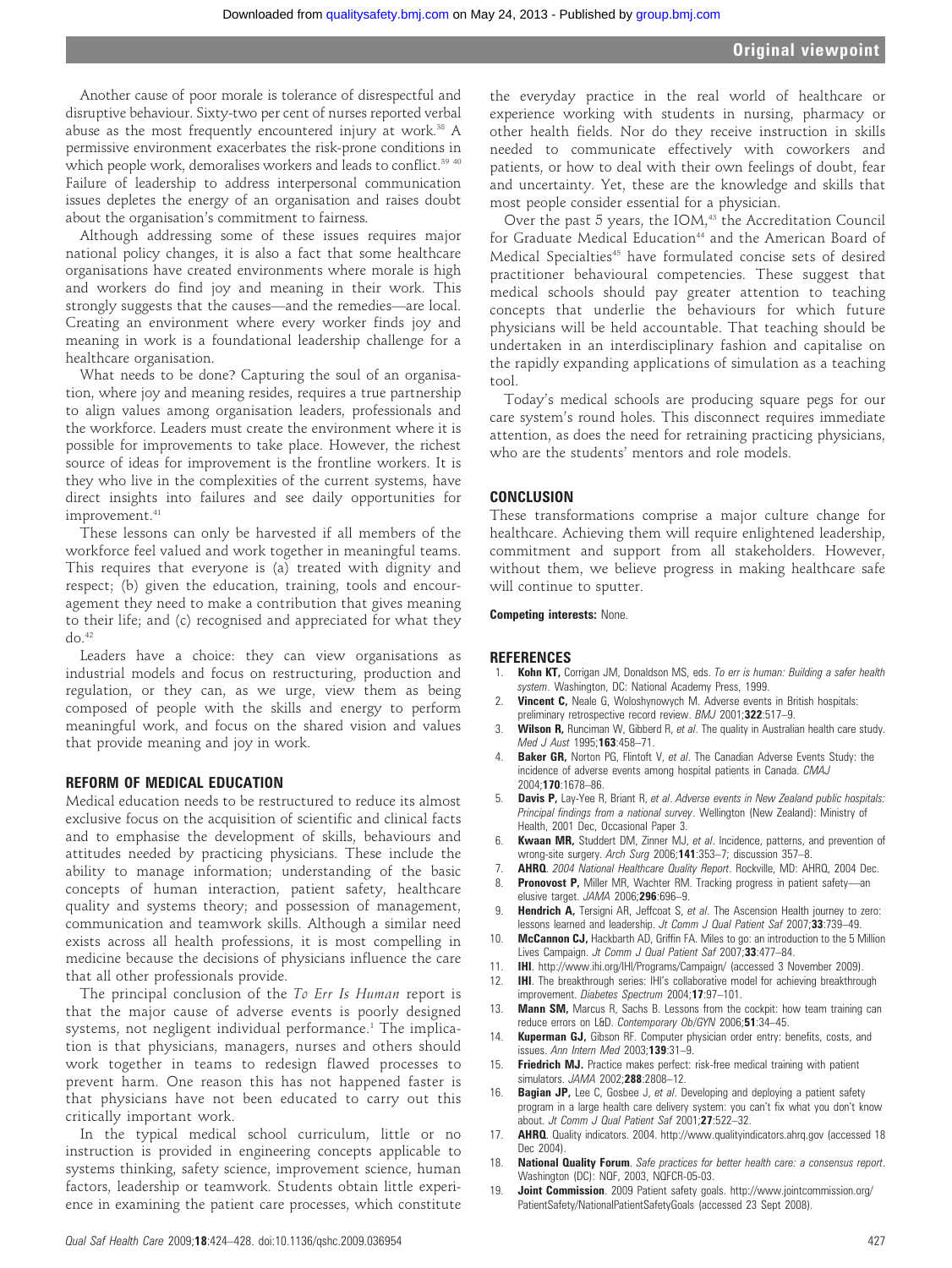# Original viewpoint

- 20. Runciman WB. Lessons from the Australian Patient Safety Foundation: setting up a national patient safety surveillance system—is this the right model? Qual Saf Health Care 2002;11:246–51.
- 21. **NBP**. Can the NPSA collect useful data about adverse patient safety incidents electronically?—a report on the pilot data audit undertaken by the NPSA. 2003/04. National Patient Safety Agency. Pilot Project Evaluation Report. http://www.ncas. npsa.nhs.uk/EasySiteWeb/getresource.axd?AssetID=2652&type=full&servicetype= Attachment (accessed 5 Nov 2009).
- 22. Haynes AB, Weiser TG, Berry WR, et al. A surgical safety checklist to reduce morbidity and morality in a global population. N Engl J Med 2009;360:491-9. 23. WAPS. Global patient safety challenge. http://www.who.int/gpsc/en (accessed 30
- Oct 2007). 24. Weick KE, Sutcliffe KM, Obstfeld D. Organizing for high reliability. Res Org Behav
- 1999;21:81–123. 25. **Conway J,** Johnson B, Edgman-Levitan S, et al. Partnering with patients and families
- to design a patient- and family-centered health care system: a roadmap for the future. Institute for Family-Centered Care and Institute for Healthcare Improvement. http://www.ihi.org/IHI/Topics/PatientCenteredCare/PatientCenteredCareGeneral/ Literature/PartneringwithPatientsandFamilies.htm (accessed 8 Jul 2008).
- 26. Walshe K, Shortell SM. When things go wrong: how health care organizations deal with major failures. Health Aff (Millwood) 2004;23:103-11.
- 27. Boothman RC. Apologies and a strong defense at the University of Michigan Health System. Physician Exec 2006 Mar/Apr:7–10.
- 28. Bohmer R, Lawrence D. Care platforms: a basic building block for care delivery. Health Aff 2008;27:1336-40.
- 29. Institute of Medicine. Crossing the quality chasm. Washington (DC): National Academy Press, 2001.
- 30. Delbanco T, Berwick D, Boufford J, et al. Healthcare in a land called PeoplePower: nothing about me without me. Health Expect 2001;4:144–50.
- 31. Institute for Family Centered Care. Bibliography and other resource materials for advancing patient- and family-centered care. http://www.familycenteredcare.org/ advance/IFCC\_Bibliography.pdf (accessed 4 Feb 2008).
- 32. **Johnson B,** Abraham M, Conway J, et al. Partnering with patients and families to design a patient and family-centered health care system: recommendations and promising practices. Institute for Family-Centered Care and Institute for Healthcare Improvement. http://www.familycenteredcare.org/pdf/PartneringwithPatients.pdf (accessed 8 Jul 2008).
- 33. Robert Wood Johnson Foundation. Improving quality health care: the role of consumer engagement. http://www.rwjf.org/programareas/resources/product.  $jsp?id = 230716pid = 1142$  (accessed 1 Feb 2008).
- 34. Partnership for Healthcare Excellence. Research review: public opinion on healthcare quality. http://www.partnershipforhealthcare.org/newsroom/ ConsumerResearchReview.ppt (accessed 1 Feb 2008).
- 35. American College of Physician Executives. "Physician Morale Survey" J Med Manage 2006;32:6-15.
- 36. Kovener CT, Brewer CS, Fairchild S, et al. Newly licensed RN's characteristics, attitudes, and intentions to work. Am J Nurs 2007;107:58-70.
- 37. **Spickard A Jr,** Gabbe SG, Christensen JF. Mid-career burnout in generalist and specialist physicians. JAMA 2002;288:1447–50.
- 38. Rosenstein AH, Russell H, Lauve R. Disruptive physician behavior contributes to nursing shortage. Study links bad behavior by doctors to nurses leaving the profession. Physician Exec 2002;28:8–11.
- 39. **Benzer DG,** Miller MM. The disruptive-abusive physician: a new look at an old problem. Wis Med J 1995;94:455–60.
- 40. Diaz AL, McMillin JD. A definition and description of nurse abuse. West J Nurs Res 1991;13:97–109.
- 41. Kockhan T, McKersie R, Eaton A, et al. The Kaiser Permanente Labor Management Partnership: 2002–2004. Cambridge (MA): MIT Institute for Work and Employment Research, MIT Sloan School of Management, 2005 May.
- 42. **O'Neill P.** Foreword. In: Cox T, ed. Creating the multicultural organization. New York: Jossey-Bass, 2001.
- 43. Greiner AC, Knebel E. Health professions education: a bridge to quality. Washington (DC): National Academy Press, 2003.
- 44. **ACGME**. ACGME common program requirements: general competencies. http:// www.acgme.org/outcome/comp/GeneralCompetenciesStandards21307.pdf (accessed 14 Sept 2008).
- 45. ABMS. ABMS maintenance of certification: MOC competencies and criteria. http:// www.abms.org/Maintenance\_of\_Certification/ABMS\_MOC.aspx (accessed 14 Sept 2008).

# APPENDIX

#### The Lucian Leape Institute at the National Patient Safety Foundation

- Lucian L. Leape, MD, leape@hsph.harvard.edu Chair, Lucian Leape Institute at NPSF Adjunct Professor of Health Policy
- Harvard School of Public Health
- Diane C. Pinakiewicz, MBA, dpinakiewicz@npsf.org
- President, Lucian Leape Institute at NPSF

President

- National Patient Safety Foundation
- Donald M, Berwick, MD, MPP, dberwick@ihi.org
- President and Chief Executive Officer
- Institute for Healthcare Improvement
- Carolyn M. Clancy, MD, carolyn.clancy@ahrq.hhs.gov
- Director
- Agency for Healthcare Research and Quality James B. Conway, MAM, CHE, jconway@ihi.org
- Senior Vice President

Institute for Health Care Improvement

- James Guest, JD, jguest@consumer.org
- President

Consumer Union

- David Lawrence, MD, dmlawrencemd@gmail.com
- Chairman and CEO (retired)
- Kaiser Foundation Health Plan and

Kaiser Foundation Hospitals

- Julianne M. Morath, RN, BS, julie.morath@childrensmn.org Chief Operating Officer
- Children's Hospitals and Clinics of Minnesota

Dennis S. O'Leary, MD, do'leary@jointcommission.org

President Emeritus

The Joint Commission

Paul O'Neill, poneillpa@aol.com

Former Chairman and CEO: Alcoa

72nd Secretary of the US Treasury

Ex-Officio

- Paul A. Gluck, MD, astrogld2@aol.com
- Immediate Past Chair

NPSF Board of Directors

Thomas Isaac, MD, txi001@gmail.com Institute Fellow

Dana-Farber Cancer Institute